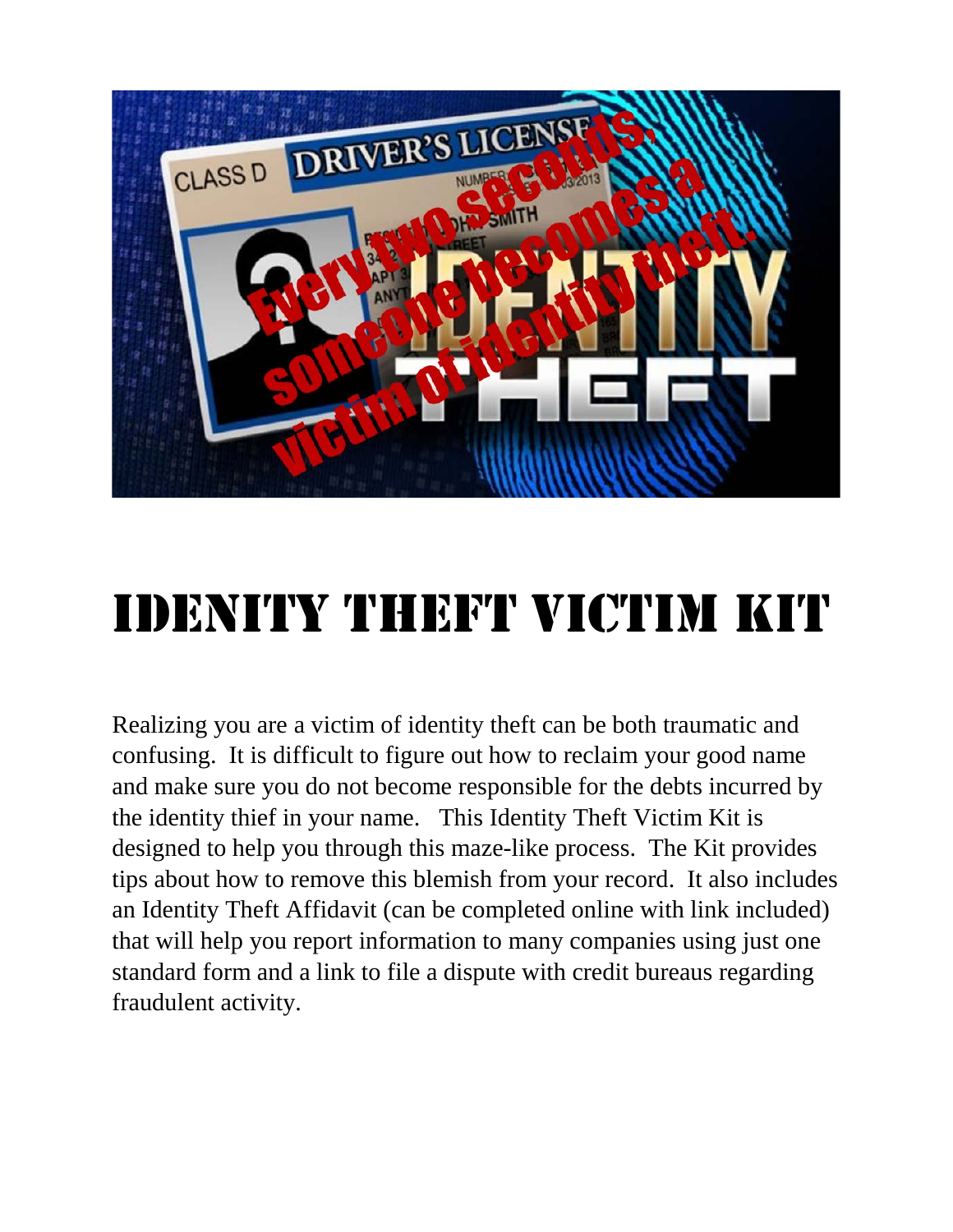Identity theft is a widespread crime that's continually evolving with technology and trends. These crooks aren't necessarily after your money either. They have a variety of schemes to get a hold of your personal information and use it to steal your money, sell your identity, commit fraud or commit other crimes in your name.

## **What to do if you become a victim of an identity thief**

The first thing you should do is contact any affected entity. For example, if an identity thief hacked into your bank account, contact your bank immediately. Government agencies should also be notified. If a thief has your Social Security number, you should notify the Social Security Administration and the Internal Revenue Service.

In order to investigate a case, many organizations will require you to file a police report and an identity theft affidavit. The affidavit can be found at [the Federal Trade Commission's website,](https://www.identitytheft.gov/) and it only takes a few minutes to fill out. To file a police report, simply head to your local police station with your affidavit in hand and explain the situation.

Protect your credit. Order and review your credit reports looking for information you do not recognize. If you see fraudulent activity, [you should file a dispute with the credit bureaus.](https://www.myfico.com/credit-education/faq/credit-reports/correcting-credit-report-errors) If you believe a thief is opening credit in your name, you might want to consider a fraud alert or credit freeze. A fraud alert is a red flag on your credit file. If someone applies for a loan in your name and a lender pulls your file, the lender will be notified of the fraud alert. A credit freeze actually prevents any lender from accessing your file at all. Both types of protection can help keep thieves from opening new lines of credit in your name, but they come with downsides. A fraud alert does not prevent a lender from approving a credit application, and a credit freeze prevents all credit approvals-even if you're the one applying.

Finally, it's important to continue to periodically review your credit reports and other accounts containing personal information. Once identity thieves have your personal information, they have it forever. They can continue to commit fraud in your name and come up with new ways to use your personal information. You could see the impact even years after the initial theft occurred. Because of the persistent monitoring required to stay protected, subscribing for an identity theft monitoring service may be a safer and easier option.

## **See our Identity Theft Checklist**

#### **How to protect yourself from identity theft**

- **Shred -** Buy a cross-cut shredder and make sure you shred any documents containing personal information before you toss them in the dumpster.
- Lock Be sure to password protect all of your devices, and use unique, complicated passwords for your online accounts.
- **Secure -** Never log in to financial accounts or shop online while using public Wi-Fi, and make sure to encrypt and password protect your Wi-Fi at home.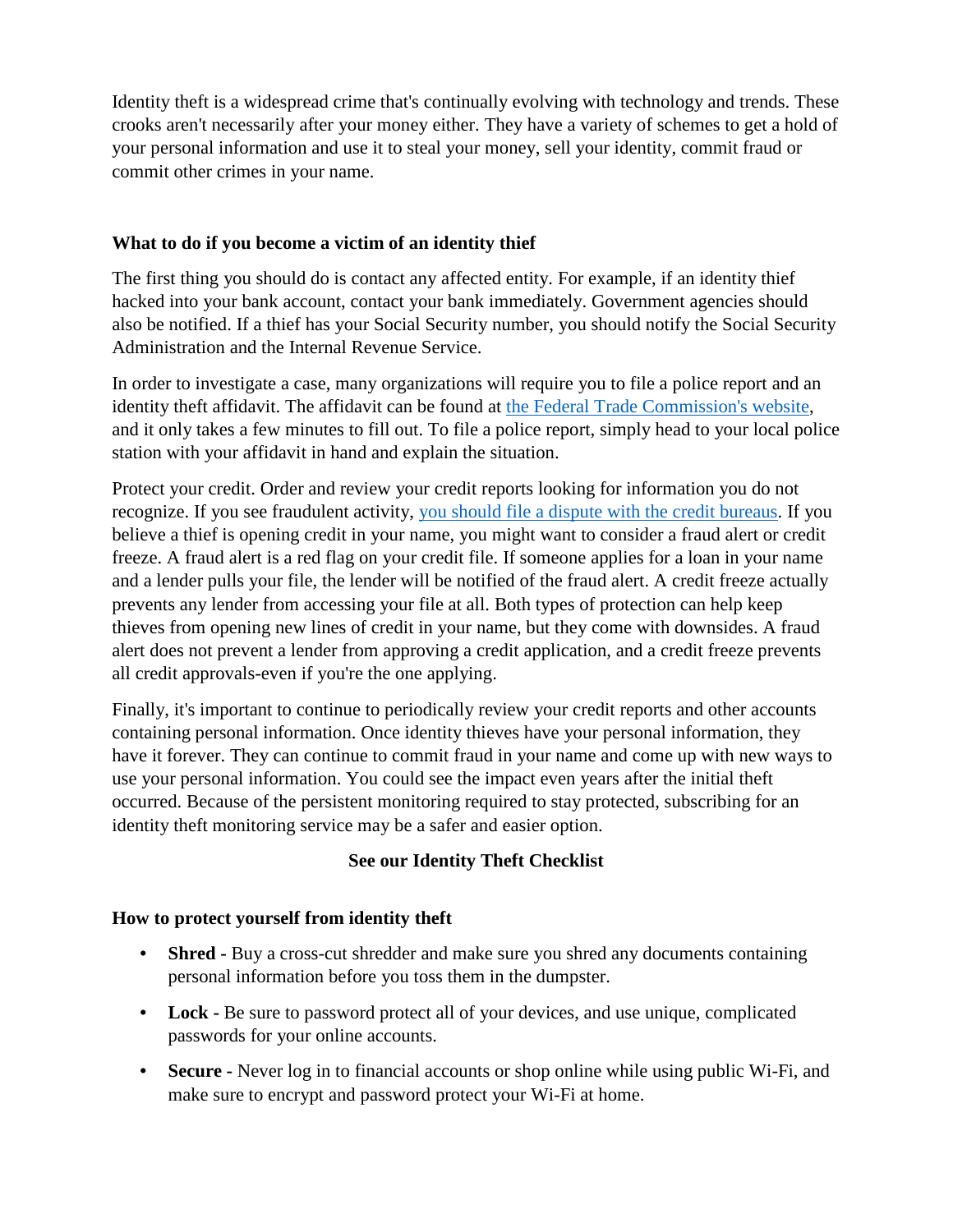- **Monitor -** Review your credit reports and bank accounts periodically looking for suspicious activity and errors that could signify identity theft.
- **Detect -** Use an identity theft detection product that includes identity theft restoration. If you do become a victim of identity theft, you'll be notified quickly and be able to lean on certified specialists to help restore your identity.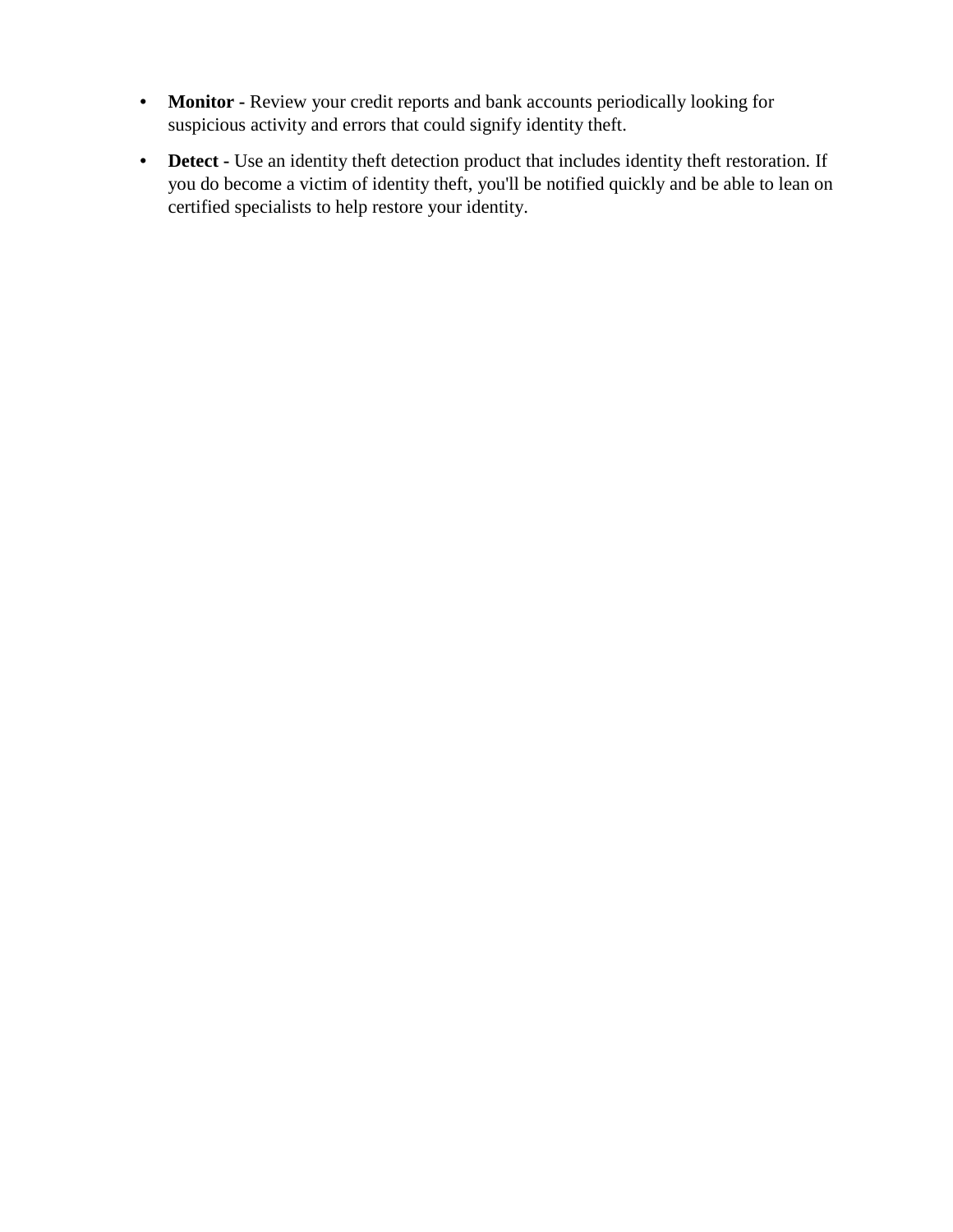## **Identity Theft Checklist** *What to do when identity theft happens to me…*

1. **Contact** the local law enforcement agency where the ID theft occurred and report the fraud. Obtain copies from any/all police reports.

2. **Contact** the fraud department at all three major credit bureaus. This tells banks and other creditors to take extra steps to verify your identity before issuing credit in your name. A fraud alert is free and will last 90 days, unless you request an extended seven-year fraud alert and provide a police report. Continue to review your credit reports every few months. Your private information that was released in the security breach may not be used right away. You can request a [free credit report](https://ncdoj.gov/protecting-consumers/protecting-your-identity/free-annual-credit-report/) annually.

> Experian: 1-888-397-3742 or [www.experian.com](http://www.experian.com/) TransUnion: 1-800-680-7289 or [www.transunion.com](http://www.transunion.com/) Equifax: 1-800-525-6285 or [www.equifax.com](http://www.equifax.com/)

Send this letter to each of the 3 Credit Bureaus: [Identity Theft Letter to a Credit Bureau](https://www.identitytheft.gov/Sample-Letters/identity-theft-credit-bureau)

3. **Contact** fraud department of each of your creditors and especially the account issuer in question. Sample letters: [Dispute Credit Card Charges](https://www.identitytheft.gov/Sample-Letters/dispute-credit-card-charges) 

If someone opened a new account in your name, send this letter to the company: [Identity Theft Dispute Letter to a Company \(for a new account\)](https://www.identitytheft.gov/Sample-Letters/identity-theft-dispute-new-account)

If someone misused one of your existing accounts, send this letter to the company: [Identity Theft Dispute Letter to a Company \(for an existing account\)](https://www.identitytheft.gov/Sample-Letters/identity-theft-dispute-charges-existing-account)

By law, you can get copies of the business records relating to the identity theft (like signatures, receipts, etc). Use this letter: [Getting Business Records Relating to Identity Theft](https://www.identitytheft.gov/Sample-Letters/request-records-related-identity-theft)

4. **Contact** the Federal Trade Commission (FTC) ID Theft Hotline

FTC Hotline: 1-877-IDTHEFT or [www.consumer.gov/idtheft](http://www.consumer.gov/idtheft)

5. **Contact** Social Security Administration (SSA) **if** your social security number has been used fraudulently, especially if someone used the Social Security number to gain employment.

> SSA Fraud Hotline: 1-800-269-0271 and the NC Division of Employment Security at (888) 737-0259

6. **If** one suspects a drivers license or non-drivers ID card was obtained by using their identity, contact your local Division of Motor Vehicle office or call 919-715-7000 and ask they place a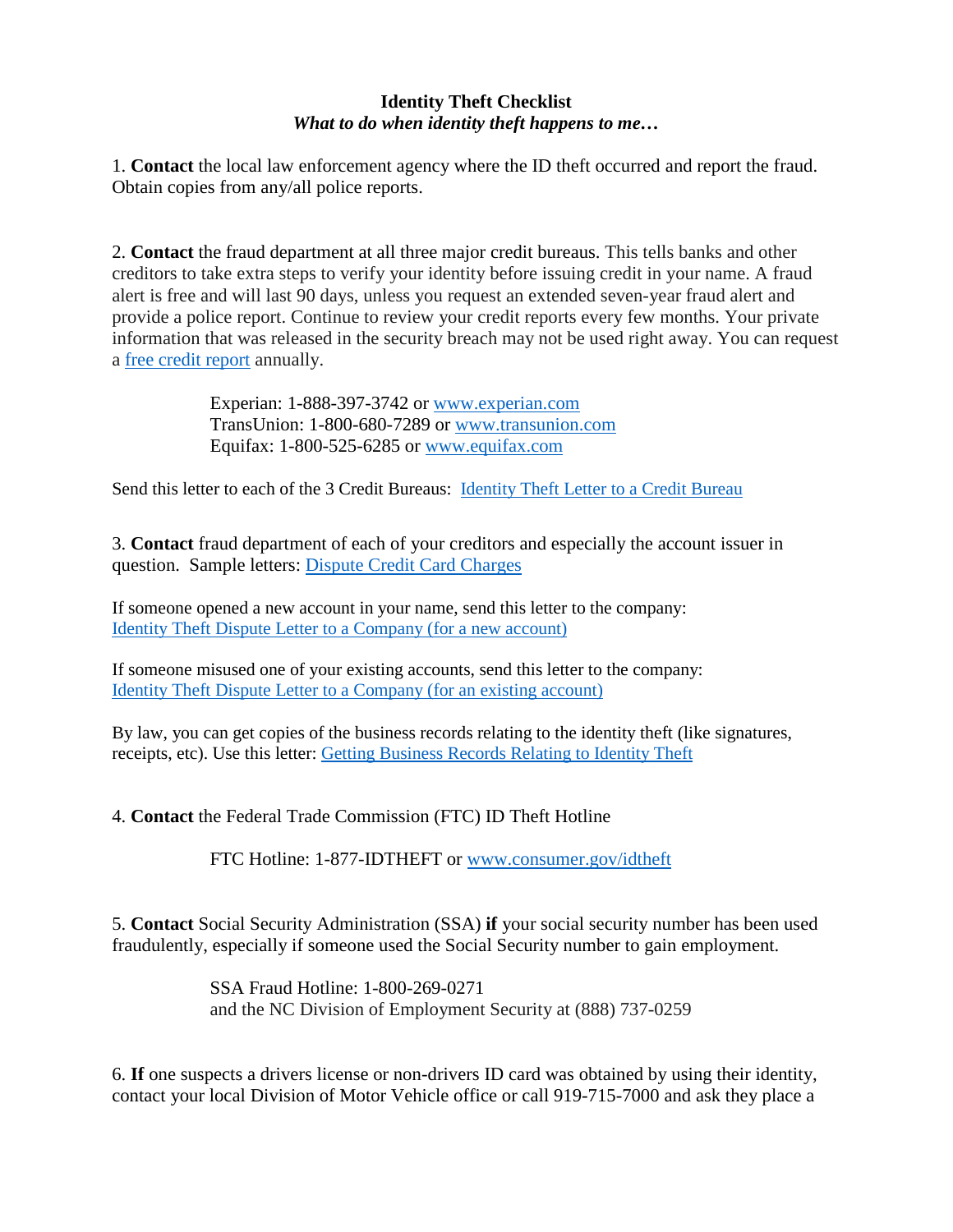notation on the comments section of your license file. If a drivers license has already been acquired by an ID thief, request that they investigate the matter.

7. Contact the United States Postal Service **if** you suspect your identity was compromised due to stolen mail or if you suspect someone has filed a change of your address with the post office. Notify the local postmaster and possibly talk with the mail carrier.

> US Postal Service: 1-800-275-8777 [www.usps.gov/websites/depart/inspect](http://www.usps.gov/websites/depart/inspect)

8. **If** you have had checks stolen, bank account tampered with, or bank accounts set up fraudulently in your name, notify the bank. Put stop payments on any outstanding checks that you are unsure of. Cancel your checking and savings accounts and obtain new account numbers. Give the bank a secret password for your accounts. If a store rejects one of your checks, contact the check verification company the store uses. The major check verification companies are:

> CheckRite: 800-766-2748 ChexSystems: 800-428-9623 Equifax: 800-437-5120 International Check Services: 800-526-5380 SCAN: 800-262-7771 TeleCheck: 800-710-9898

9. **If** your ATM or Debit card has been stolen or compromised, report it immediately. Get a new card, account number and password. Do not use your old password. When creating a password, don't use common numbers like the last four digits of your Social Security number or your birth date. Sample letter: [Dispute ATM/Debit Card Transactions](https://www.identitytheft.gov/Sample-Letters/dispute-debit-card-transactions)

10. Keep records of all correspondence. Maintain good notes on all of your dealings with creditors and law enforcement. Write down dates, contact names, addresses, phone numbers, and other details. Request written confirmation of actions that have been taken regarding to your case. Track how much time and money you spend to clear up the problem, in case you're able to get restitution from the thief. When you send documents, send photocopies rather than the original. Send items by certified mail, return receipt requested.





<https://www.identitytheft.gov/>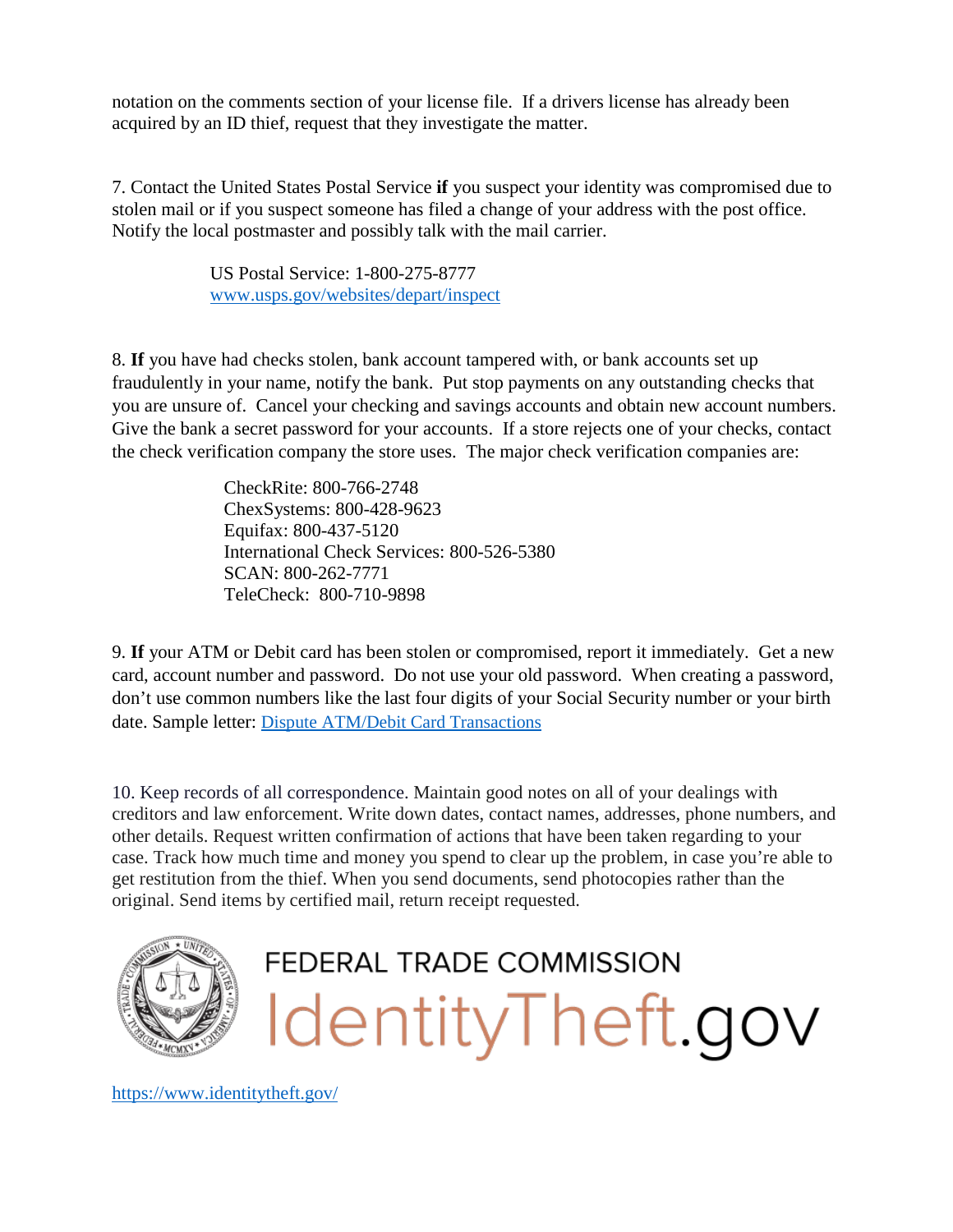# **IDENTITY THEFT AFFIDAVIT**

#### **Directions**

The Identity Theft Affidavit will help you report information to many creditors using one form. It is an important tool to help you reclaim your good name and reputation.

It is very important that you complete your Identity Theft Affidavit promptly and accurately. You may make as many copies of this Identity Theft Affidavit as you need. Please make sure you fill in all the requested information, and please write neatly. While you may choose not to provide some of the information requested in the Affidavit, please bear in mind that incorrect or incomplete information may slow the process.

Many companies investigating your claim will accept this Identity Theft Affidavit as your main report of fraud. However, some companies may require that you submit additional or different information, or may require you to use their own forms. Either way is fine. But by completing the Identity Theft Affidavit, you will have all the key facts necessary to report the fraud in one convenient document.

Before you send your Identity Theft Affidavit to your creditors, contact each creditor to find out if they will accept this Affidavit. It is also important that you include all relevant documents with your identity Theft Affidavit. Make sure you only send copies of your documents - do not send the originals.

You should also prepare a cover letter to each creditor to accompany the ID Theft Affidavit and documentation. A sample letter is attached for your use. Send the cover letter, ID Theft Affidavit and appropriate documents to each company by certified mail, return receipt requested.

Once a creditor has investigated your fraud complaint, you will receive a written response telling you the outcome of their investigation. Keep a copy of everything you send and everything you receive.

While completing this Affidavit does not guarantee that the identity thief will be captured, and that all disputed credit information will be fully resolved, it will help law enforcement and your creditors investigate the fraud and work towards helping you restore your good name.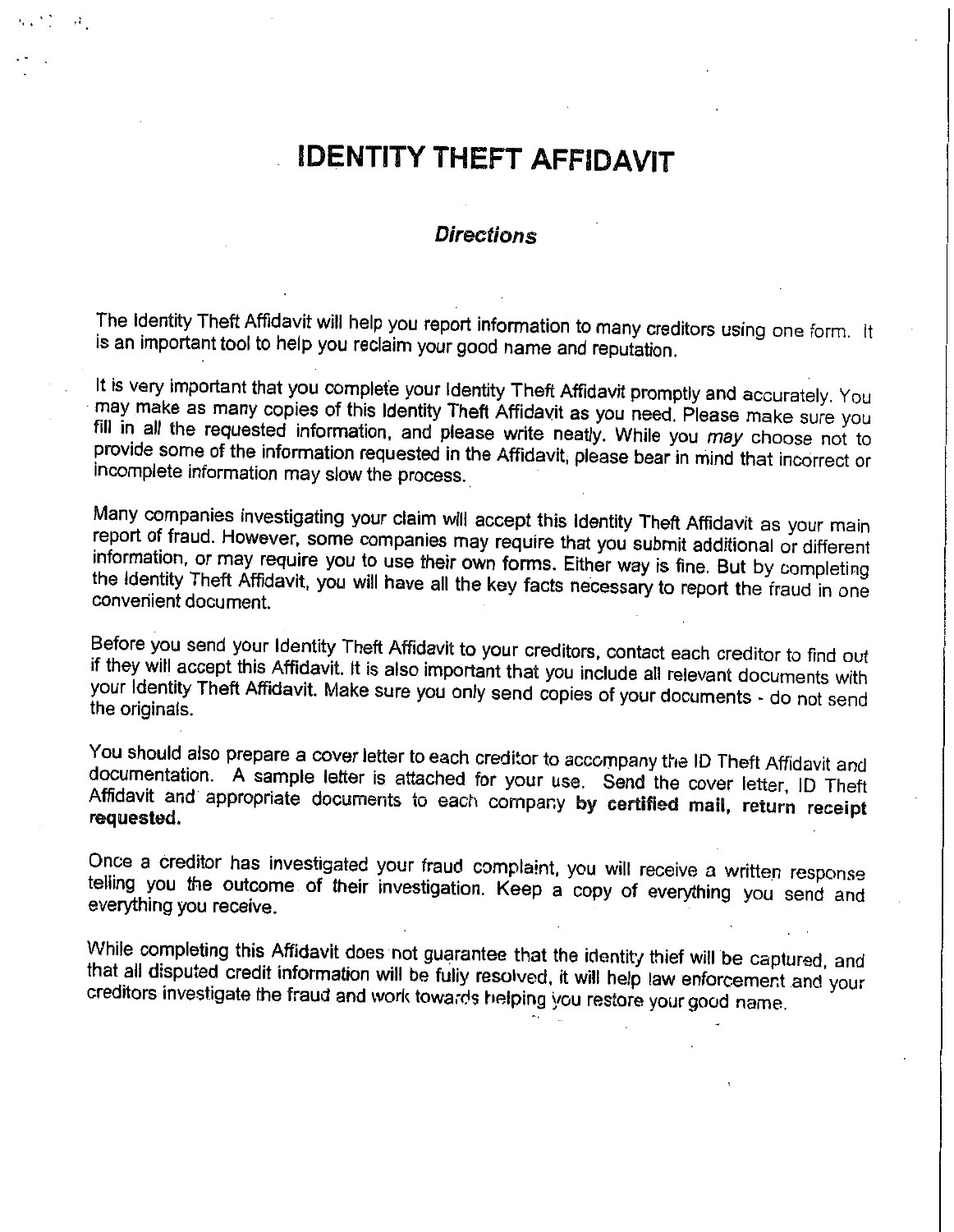# **IDENTITY THEFT AFFIDAVIT PART I - Victim Information**

 $\overline{\phantom{a}}$ 

 $\sim \rho^{-1}$ 

 $\bar{1}$ 

 $\mathcal{C}_1$ 

 $\overline{z}$  ,  $\overline{z}$ 

| $1_{\cdot}$                          | My full legal name is                                                                                        |         |                            |  |                            |  |  |
|--------------------------------------|--------------------------------------------------------------------------------------------------------------|---------|----------------------------|--|----------------------------|--|--|
|                                      |                                                                                                              | (First) | (Middle)                   |  | $(Last)$ $(Jr., Sr., III)$ |  |  |
| 2 <sup>1</sup>                       | I have/have not used any other names during the last two year period. (If so, please state<br>name(s) used). |         |                            |  |                            |  |  |
|                                      | (First) (Middle)                                                                                             |         | $(Last)$ $(Jr., Sr., III)$ |  |                            |  |  |
| 3.                                   |                                                                                                              |         |                            |  |                            |  |  |
| My date of birth is (month/day/year) |                                                                                                              |         |                            |  |                            |  |  |
| 4.                                   |                                                                                                              |         |                            |  |                            |  |  |
| 5.                                   | My driver's license or state identification card number is _____________________                             |         |                            |  |                            |  |  |
| 6.                                   |                                                                                                              |         |                            |  |                            |  |  |
|                                      |                                                                                                              |         |                            |  |                            |  |  |
|                                      |                                                                                                              |         |                            |  |                            |  |  |
| 8.                                   |                                                                                                              |         |                            |  |                            |  |  |
|                                      |                                                                                                              |         |                            |  |                            |  |  |
| 9.                                   |                                                                                                              |         |                            |  |                            |  |  |
| 10.                                  |                                                                                                              |         |                            |  |                            |  |  |
| 11.                                  |                                                                                                              |         |                            |  |                            |  |  |
|                                      |                                                                                                              |         |                            |  |                            |  |  |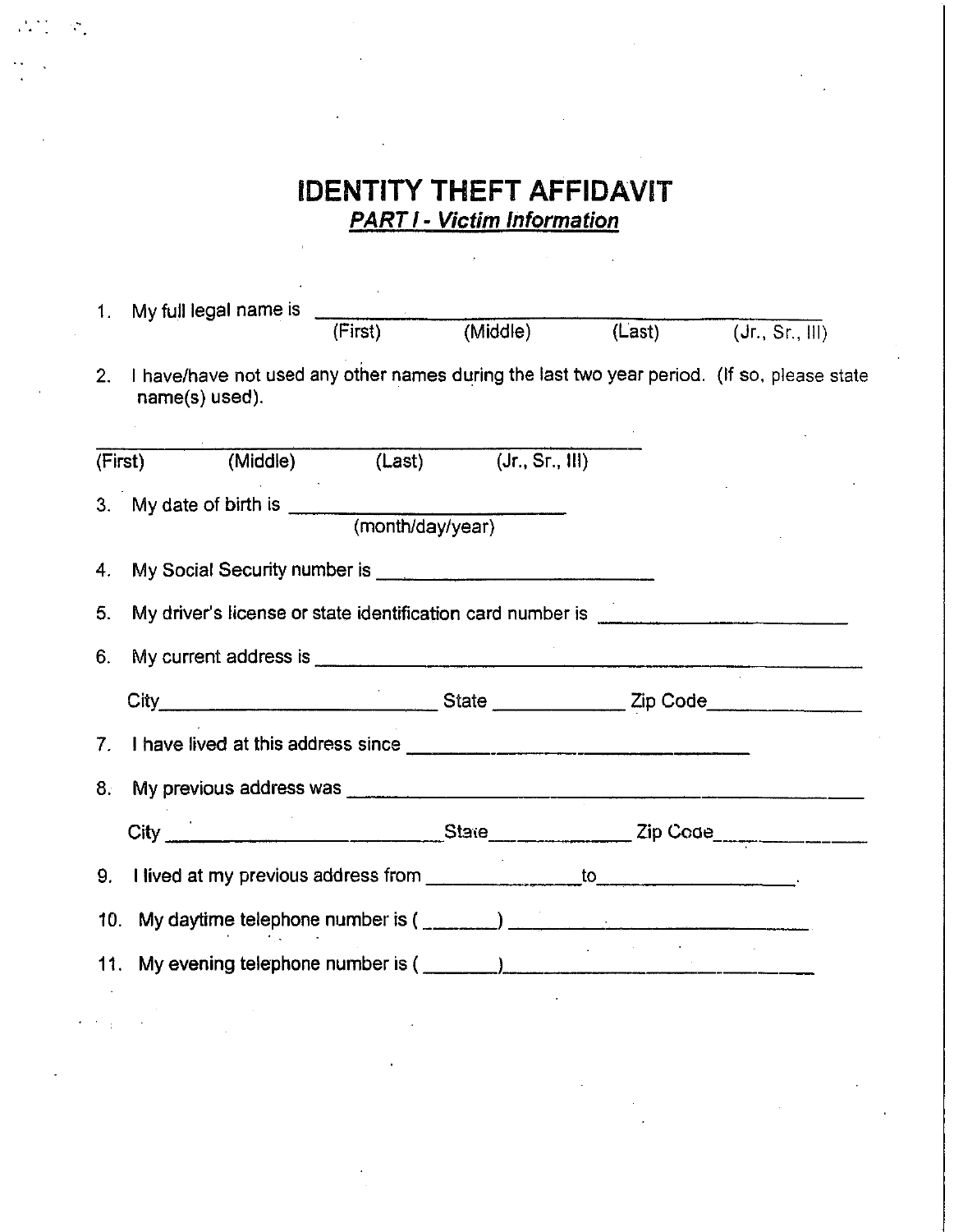### **PART II - How the Fraud Occurred** Check all that apply for items 12 -17:

I did not authorize anyone to use my name or personal information to seek the n  $12<sup>12</sup>$ money, credit, loans, goods or services described in this report.

I did not receive any benefit, money, goods or services as a result of the events  $13.$  $\blacksquare$ described in this report.

My identification documents (for example, credit cards, birth certificate, driver's  $14.$ n license, Social Security card, etc.) were

 $\Box$  lost on or about O stolen

(month/day/year)

To the best of my knowledge and belief, the following person(s) used my  $15.$  $\blacksquare$ information (for example, my name, address, date of birth, existing account numbers, Social Security number, mother's maiden name, etc. ) or identification documents to get money. credit, loans, goods or services without my knowledge or authorization:

| Name (if known)                   | Name (if known)                   |  |  |
|-----------------------------------|-----------------------------------|--|--|
| Address (if known)                | Address (if known                 |  |  |
|                                   |                                   |  |  |
| Phone number(s) (if known)        | Phone number(s) (if known)        |  |  |
| Additional information (if known) | Additional information (if known) |  |  |

I do NOT know who used my information or identification documents to get  $16.$ O money, credit, loans, goods or services without my knowledge or authorization.

Additional comments: (for example, description of the fraud, which documents or  $17.$ O information were used or how the identity thief gained access to your information.)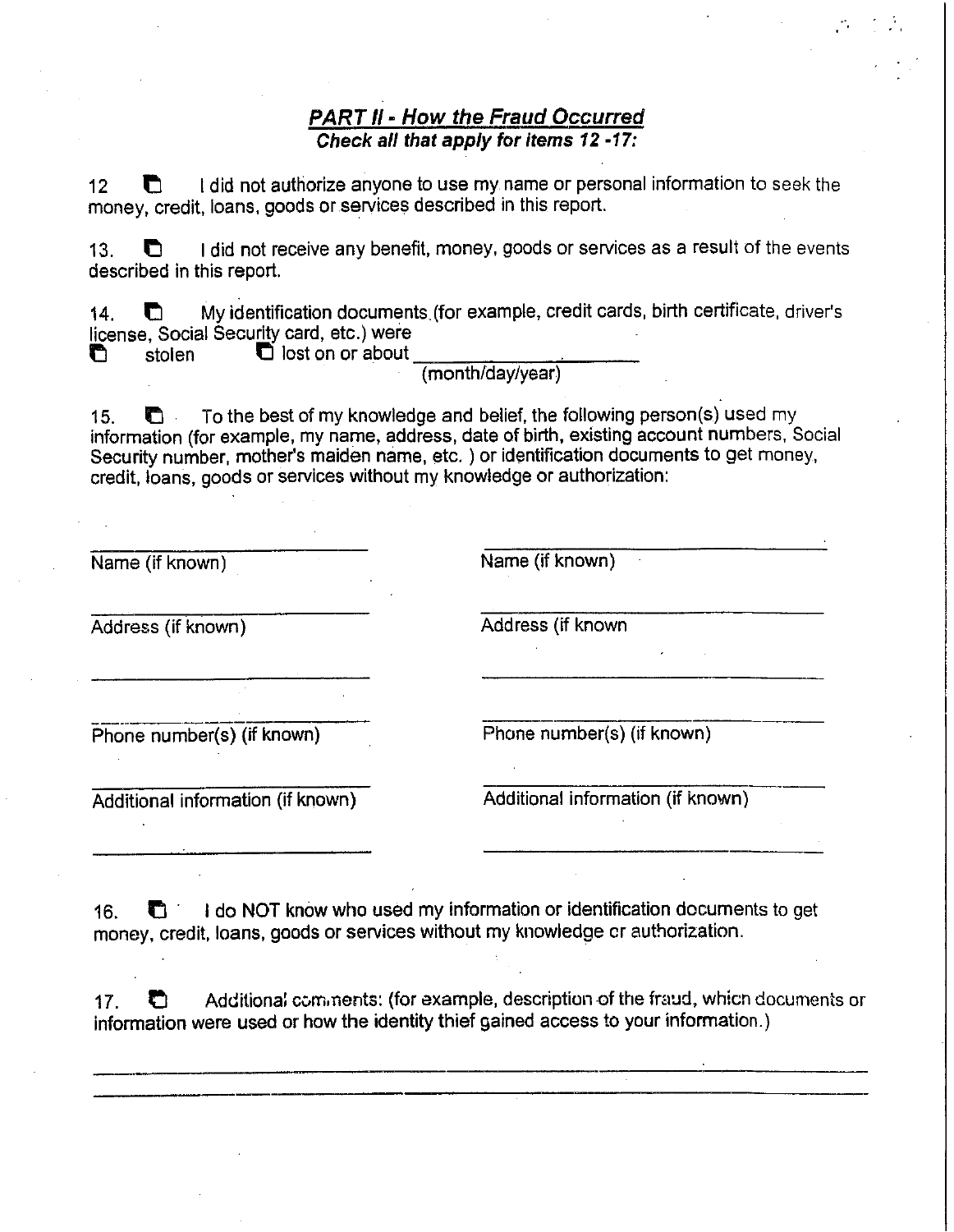(Attach additional pages as necessary)

## **PART III - Victim's Law Enforcement Actions**

18. (check one) I  $\Box$  am not willing to assist in the prosecution of the  $\mathbf{C}$  am person(s) who committed this fraud.

19. (check one) I  $\blacksquare$  am not authorizing the release of this information to law  $\bullet$  am enforcement for the purpose of assisting them in the investigation and the prosecution of the person(s) who committed this fraud.

20. (check all that apply)  $\mathbf{l}$  ave the not reported the events described in this affidavit to the police or other law enforcement agencies. The police @ did did not write a report.

In the event you have contacted the police or other law enforcement agency, please complete the following:

| (Agency #1)      | (Officer/Agency personnel taking report) |
|------------------|------------------------------------------|
| (Date of report) | (Report Number, if any)                  |
| (Phone number)   | (e-mail address, if any)                 |
| (Agency # 2)     | (Officer/Agency personnel taking report) |
| (Date of report) | (Report Number, if any)                  |
| Phone number)    | (e-mail address, if any)                 |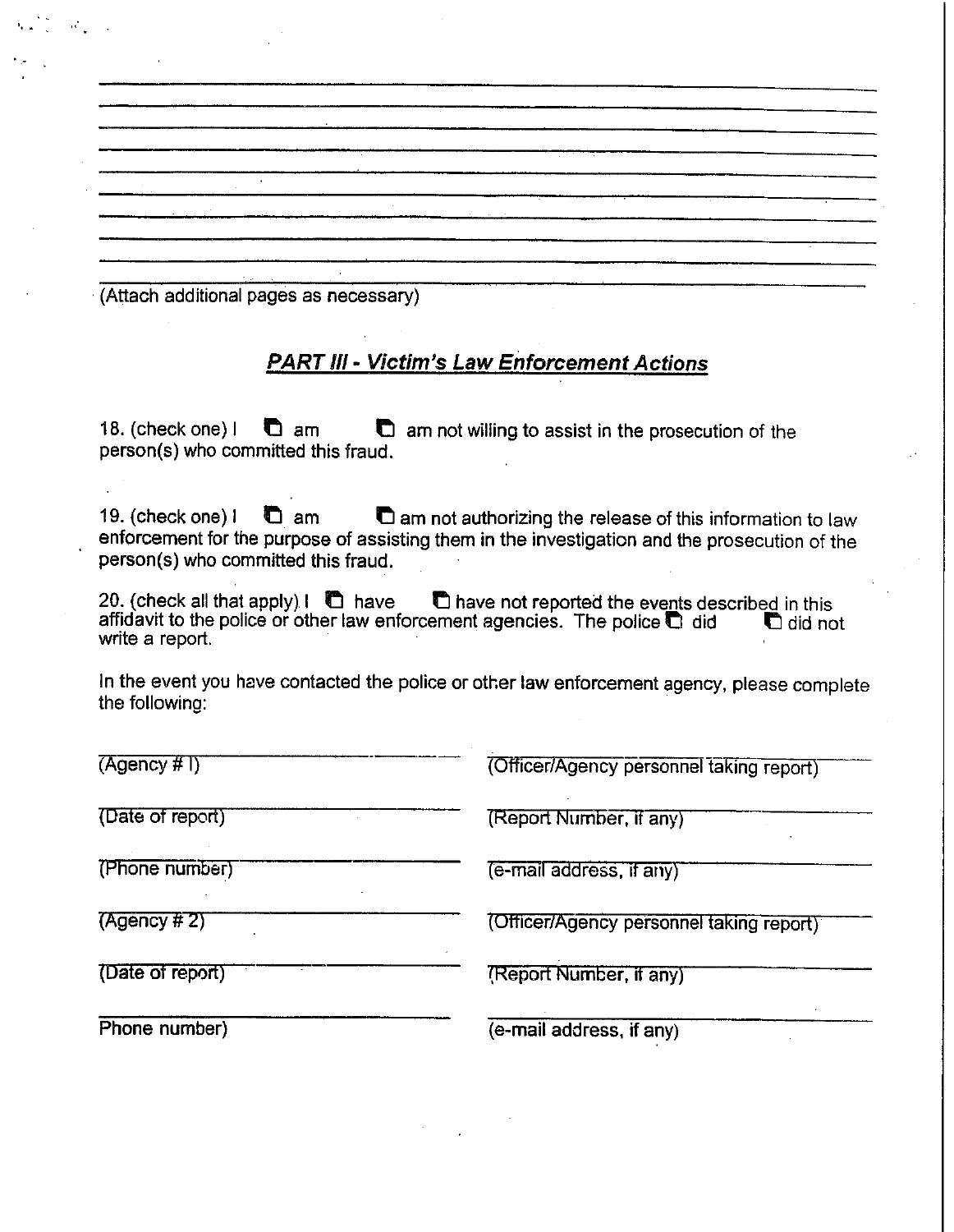## **PART IV - Documentation Checklist**

Please identify the supporting documentation you are able to provide to the companies you plan to notify. Attach copies (NOT originals) to the affidavit before sending it to the companies.

A copy of a valid government-issued photo-identification card (for example, your  $21.$ O driver's license, state-issued ID card or your passport). If you are under 16 and don't have a photo-ID, you may submit a copy of your birth certificate or a copy of your official school records showing your enrollment and place of residence.

Proof of residency during the time the disputed bill occurred, the loan was made 22. n or the other event took place (for example, a rental/lease agreement in your name, a copy of a utility bill or a copy of an insurance bill).

A copy of the report you filed with the police department. If you are unable to n 23. obtain a report number from the police, please indicate that in Paragraph 20, above. Some companies only need the report number, not a copy of the report. You may want to check with each company.

## **PART V - Signature**

I declare under penalty of perjury that the information I have provided in this affidavit is true and correct to the best of my knowledge.

(Signature)

(Date Signed

(Notary Public) (Check with each creditor - not everyone requires notarization)

(Witness)

(Printed Name)

(Date)

(Telephone)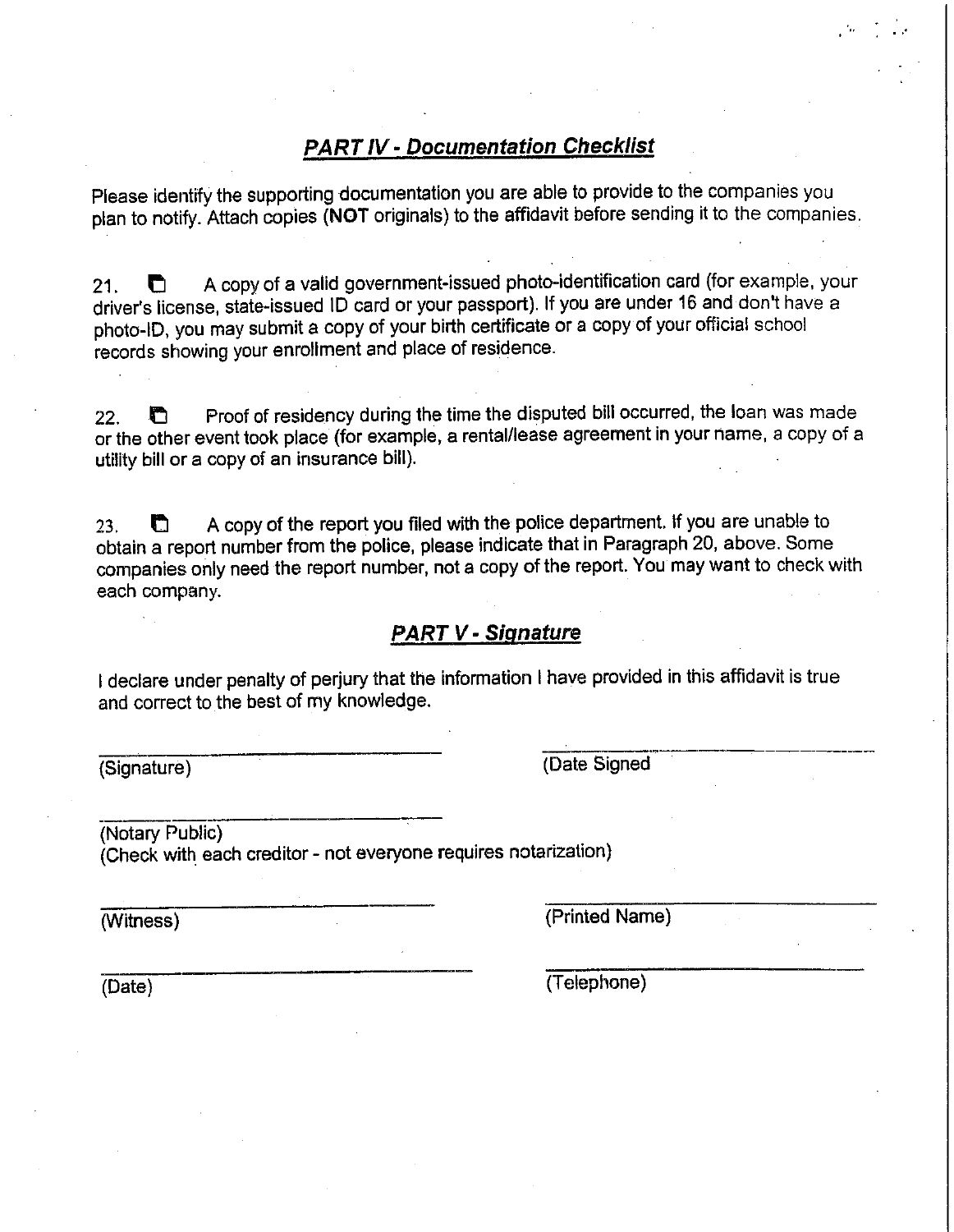## **PART VI - Fraudulent Account Statement**

Please make as many copies of this page as you need. Complete a separate Part VI-Fraudulent Account Statement for each company you're notifying and only send it to that company. Include a copy of your signed affidavit. Be sure to list only the account(s) you are disputing with the creditor who is going to receive this form. If a collection agency sent you a statement, letter or notice about the fraudulent account, attach a copy of that letter or notice with Part VI. (Do not send the original).

I hereby declare as follows:

As a result of the events described in my Identity Theft Affidavit, (copy attached), the following account(s) was/were opened or charges made at your company in my name without my knowledge, permission or authorization using my personal information or identifying documents:

| <b>Creditor</b><br>Name/Address                                   | <b>Account</b><br><b>Number</b> | Type of Credit,<br>goods or<br><b>services</b><br>provided by<br>creditor | Date Issued or<br><b>Provided (if</b><br>known) | Amount/Value<br>Provided |
|-------------------------------------------------------------------|---------------------------------|---------------------------------------------------------------------------|-------------------------------------------------|--------------------------|
| Example:<br><b>ABC Bank</b><br>1 Main Street<br>Raleigh, NC 27601 | 01234567-89                     | <b>Education loan</b>                                                     | 1/1/03                                          | \$10,000.00              |
|                                                                   |                                 |                                                                           |                                                 |                          |
|                                                                   |                                 |                                                                           |                                                 |                          |